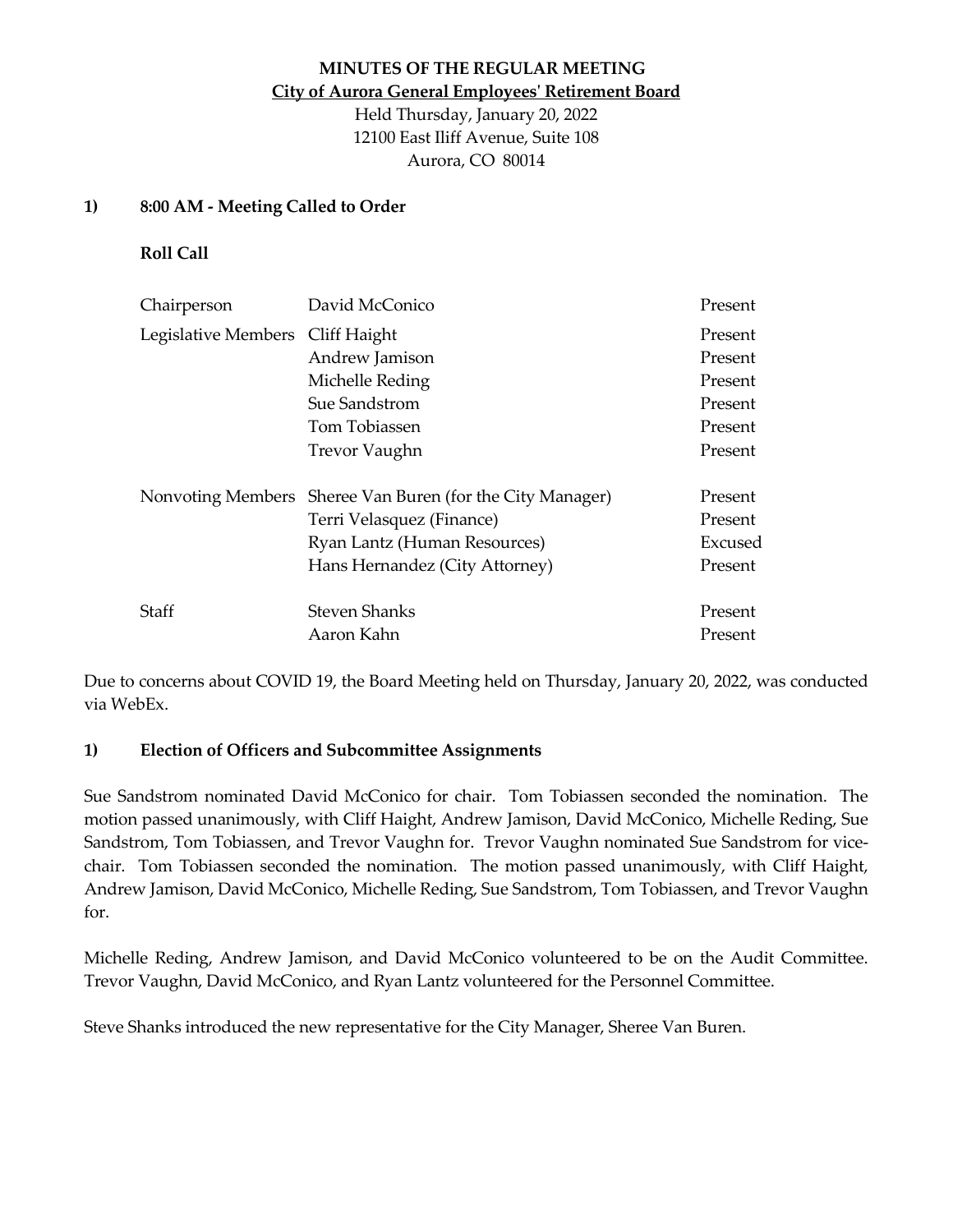**Page 2**

# **2) Approval of the Minutes**

Sue Sandstrom made, and Andrew Jamison seconded, a motion to approve the minutes of the Investment Managers Meeting held on December 2, 2021. The motion passed with Cliff Haight, Andrew Jamison, Sue Sandstrom, Tom Tobiassen, and Trevor Vaughn for.Michelle Reding and David McConico abstained.

Sue Sandstrom made, and Tom Tobiassen seconded a motion to approve the Minutes of the Regular Meeting held on December 9, 2021. The motion passed with Andrew Jamison, David McConico, Sue Sandstrom, Tom Tobiassen, and Trevor Vaughn for.Michelle Reding and Cliff Haight abstained.

# **3) Treasurer's Report**

Steve Shanks reviewed the financial statements and investment performance for November. As of January 18, 2022, the fund was valued at approximately \$650.0 million.

# **4) Review of Lump Sum Distributions for December**

Fourteen participants received lump sum payments totaling \$58,120.64.

### **5) Approval of Retirement Benefits**

Aaron Kahn presented the retirement calculations. Andrew Jamison made, and Trevor Vaughn seconded, a motion to approve retirement benefits for **Angela J. Benford, Linda Chynoweth, Irma Creamer, Karen K. DeSantis, Mike Earnest, Thomas Eshelman, Joann R. Gerdjikian, Janette K. Guscott, Janice E. Hamburg, Steven E. Hocker, Shelley Antone, Sean Kelliher, Anthony J. Lessley, John Lichtner, Earl W. Lollis, Mario Lujan, Nikolay Mayyak, Robin J. Peterson, Michelle Ratcliff, Karen S. Rogers, Debra J. Rowles, Patricia B. Schuler, Christine A. Seibert, Gary R. Smith, and Linda Whited.** The motion passed unanimously, with Cliff Haight, Andrew Jamison, David McConico, Michelle Reding, Sue Sandstrom, Tom Tobiassen, and Trevor Vaughn for.

#### **6) Old Business**

There was no old business.

#### **Public Comments**

There were no public comments.

# **7) New Business**

# **A. Bull & Bear Award and Predictions for 2022**

The Board congratulated Hans Hernandez with his prediction of 17.89% for the S&P500. The actual return for the S&P 500 was 28.17%.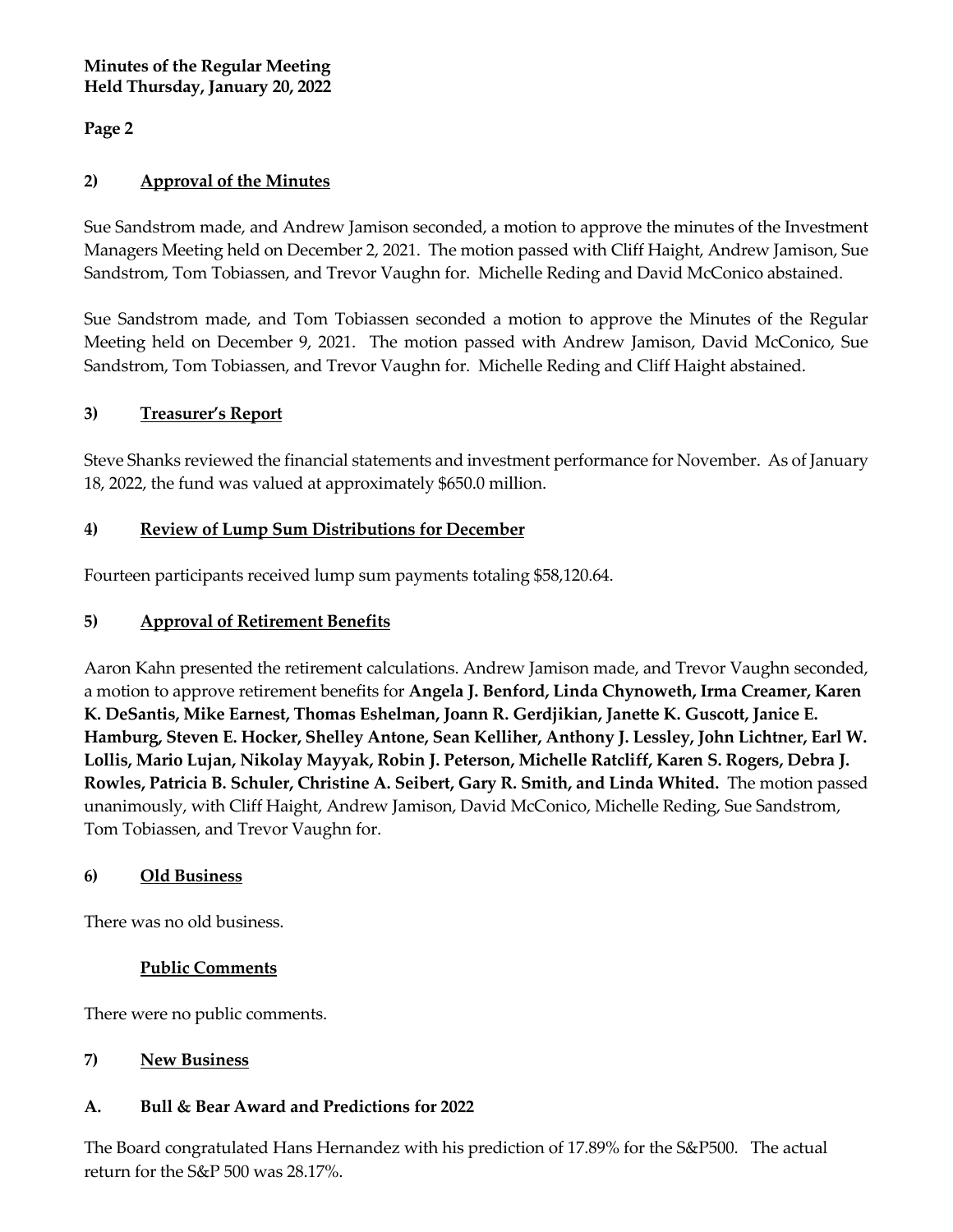# **Page 3**

The following Bull & Bear predictions were made for 2022:

| Hanosky Hernandez    | 18.12% | Ryan Lantz          | 10.00%    |
|----------------------|--------|---------------------|-----------|
| <b>Trevor Vaughn</b> | 15.25% | <b>Steve Shanks</b> | 7.00%     |
| Cliff Haight         | 14.65% | Aaron Kahn          | $3.60\%$  |
| Michelle Reding      | 11.24% | Jackie Ehmann       | $0.00\%$  |
| David McConico       | 11.00% | Terri Velasquez     | $3.00\%$  |
| Sheree Van Buren     | 10.70% | Andrew Jamison      | $-5.00\%$ |

### **B. Pension Plan Administrator's Goals**

As part of his review process, Steve Shanks reviewed his goals with the Retirement Board. Board members agreed with his priorities for GERP.

### **C. BKD Pre-Audit Letter**

Steve Shanks presented the BKD Pre-Audit Letter. The purpose of the Pre-Audi Letter is to inform that Board of the audit process including scope, timing, and the relevant standards of practice. The auditors review segregation of duties, test benefit payments, review financial documents, and review the Plan's process. The auditors are scheduled to provide a draft to the Board on March 25, 2022 and will provide the final document on April 8, 2022.

#### **8) Report on Travel**

David McConico attended the Public Funds Summit in Scottsdale Arizona. He suggested that the Board may want to look at some of the opportunities that might be available in digital assets. Digital asset are no longer just cryptocurrency, and as the industry starts to transform into an asset class that may have opportunities appropriate for a pension plan, we don't want to be uninformed.

# **10) Staff Report**

Staff is working on gathering actuary data and preparing for the audit.

Cliff Haight made, and Tom Tobiassen seconded, a motion to adjourn. The motion passed unanimously, with Cliff Haight, Andrew Jamison, David McConico, Michelle Reding, Sue Sandstrom, Tom Tobiassen, and Trevor Vaughn for.

Meeting Adjourned at 9:11 am Minutes Submitted by Aaron Kahn